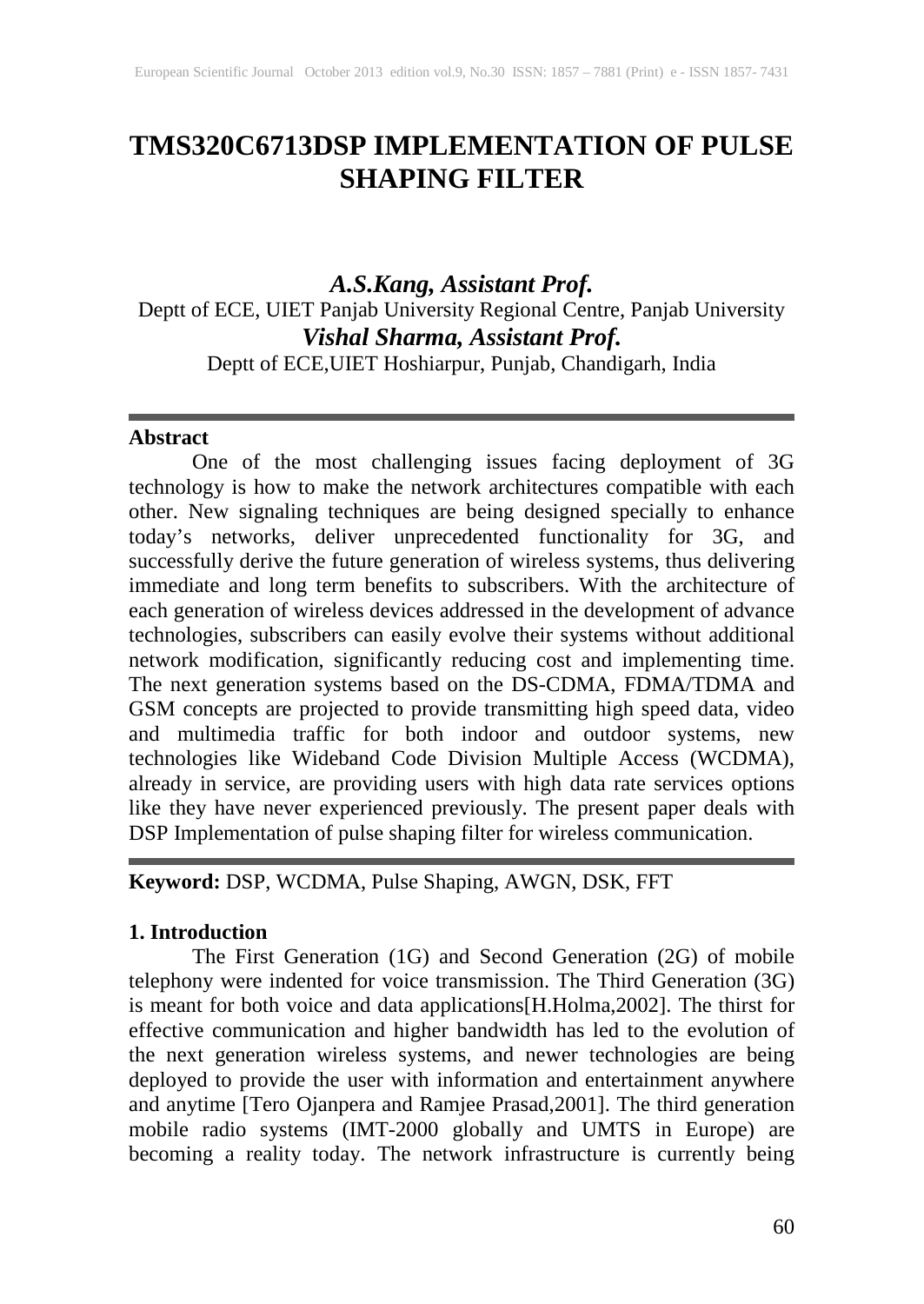deployed in many countries[Richard C Kirby,1999]. Manufacturers, network operators and service providers are now focusing on the development of new services and applications as well as suitable business models to make third generation mobile communication an economic success[Tero Ojanpera and Ramjee Prasad,1998]. One important lesson to be learnt from the development of 3G is that the potential future services and applications, including the expected user behavior should be taken into account from the very beginning to derive the technical requirements. This approach is essential to enable the economic success of future system [Keiji Tachi Kawa,Wiley 2002].

## **2. WCDMA-A Wireless Air Interface Access Technology**

Wideband Code Division Multiple Access (WCDMA) technology has emerged as the most widely adopted 3G air interference. Its specification has been created in the  $3<sup>rd</sup>$  Generation Partnership Project (3GPP), which is the joint standardization project of the standardization bodies from Europe, Japan, Korea, the USA and China [Rulph Chassing and Donald Reay,2004]. WCDMA is considered to be wideband technologies based on the direct sequence spread spectrum transmission scheme, where user information bits are spread over a wide bandwidth by multiplying the user data with quasirandom bits called chips derived from CDMA spreading codes. In order to support very high bit rates (upto 2 Mbps), the use of a variable spreading factor and multicode connection is supported. The chip rate 3.84 Mcps used to leads a carrier bandwidth of approximately 5 MHz. The relatively high bandwidths occupied by CDMA systems are responsible for the significant advantages of CDMA over traditional narrowband systems.

- 1. The spread of information over a very high bandwidth causes the CDMA signal to have power levels comparable to those of the noise floor. This guarantees high resistance to jamming and lower intercept probability.
- 2. The high bandwidth also ensures inherent resistance to multipath which causes significant signal attenuation in narrowband systems.
- 3. The soft handoff ensures that there are fewer "dropped" calls as the mobile moves from one cell to another.
- 4. The interference added by each user in the system can be considered as AWGN by the others. The whole system can therefore be designed using the average interference conditions. The ability to use the same set of frequencies within each cell results in an increase in the capacity of CDMA systems as compared to TDMA/FDMA systems.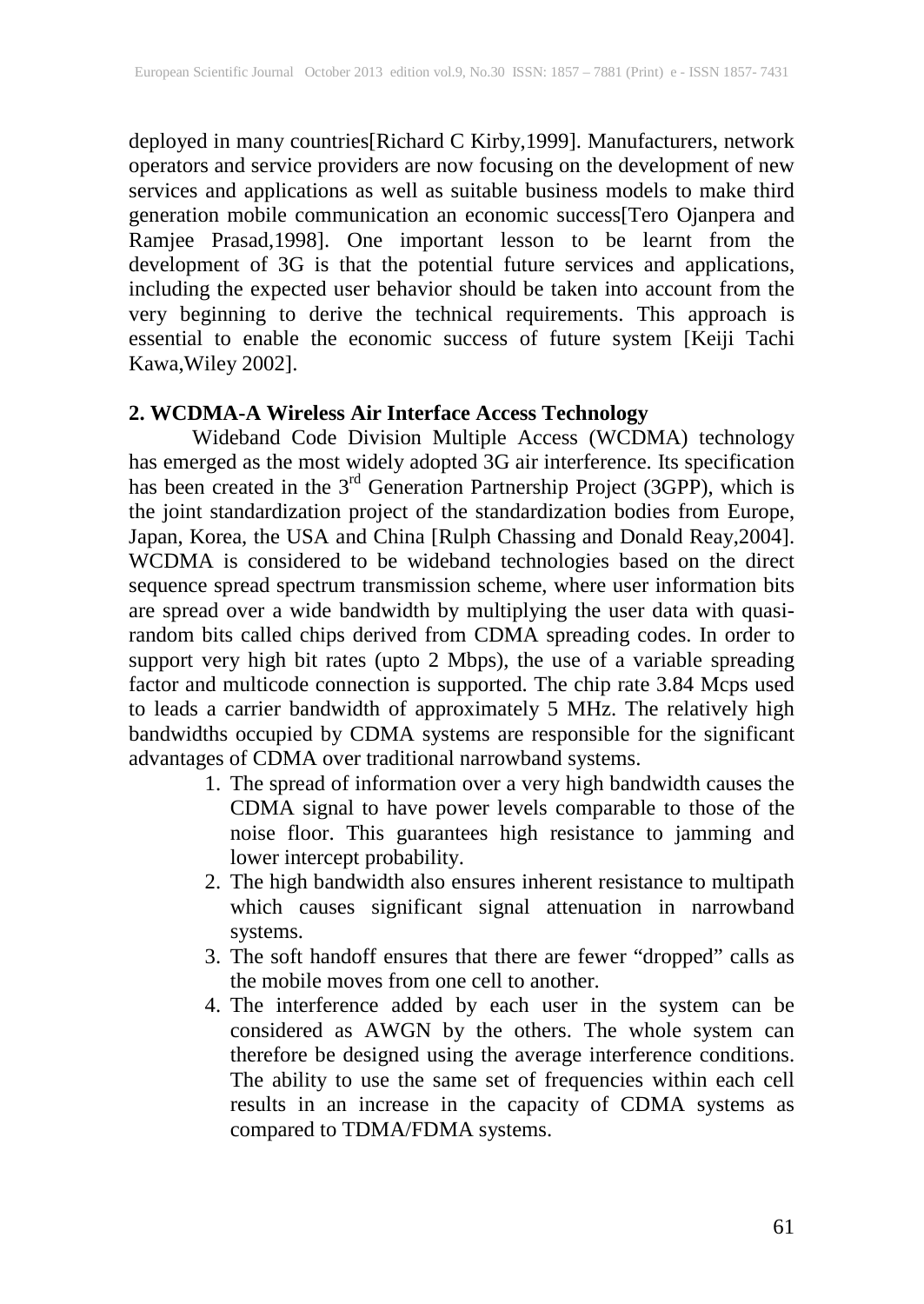5. The wide carrier bandwidth of WCDMA supports high user data rates and increased multipath diversity. Each user is allocated frames of 10 ms duration, during which the user data rate is kept constant [45]. However, the data capacity among the users can change from frame to frame as shown in Figure (2.6).



**Figure 1. Allocation of Bandwidth in WCDMA in the time–frequency code space [9]**

### **3. Pulse Shaping in Wireless Communication**

Pulse shaping is a spectral processing technique by which fractional out of band power is reduced for low cost, reliable , power and spectrally efficient mobile radio communication systems. It is clear that the pulse shaping filter not only reduces intersymbol interference (ISI), but it also reduces adjacent channel interference.To satisfy the ever increasing demands for higher data rates as well as to allow more users to simultaneously access the network, interest has peaked in what has come to be known as wideband code division multiple access (WCDMA).The basic characteristics of WCDMA waveforms that make them attractive for high data rate transmissions are their advantages over other wireless systems. It emphasizes that how the choice of spread bandwidth affects the bit error rate of system [Rulph Chassing and Donald Reay,2004]The design and analysis of transmit and receive pulse shaping filter is an important aspect of digital wireless communication since it has a direct effect on error probabilities.The pulse shaping digital filter is a useful means to shape the signal spectrum and avoid interference. Basically digital filters are used to modify the characteristics of signal in time and frequency domain and have been recognized as primary digital signal processing operations.In the radio environment, transmitted signals arrive at the receiver via a direct, unobstructed path, or via multiple paths from the reflection, diffraction and scattering of surrounding objects such as buildings and trees. This multipath propagation causes the signal at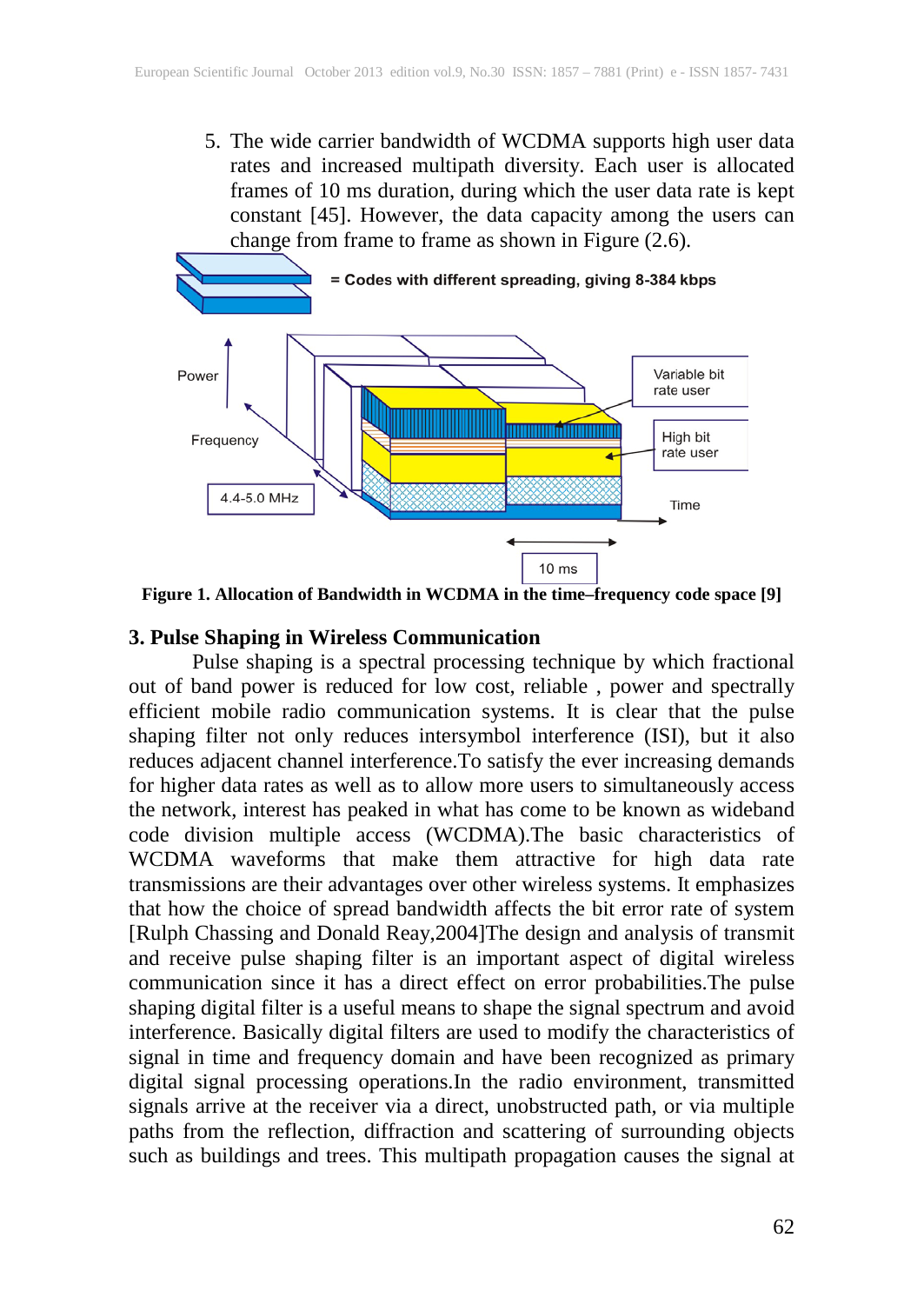the receiver to distort and fade significantly, leading to inter-symbol interference (ISI). Pulse sahping digital filters plays a crucial role in controlling the group delay in WCDMA [A.S.Kang and Vishal Sharma, IEEE RUSSIA,2009].

Keeping in view the need of enhancement of WCDMA performance, the present study aims on DSP implimentations of digital pulse shaping filter under different conditions. The figure 2 shows the role of pulse shaping transmit and receive filter in wireless communication.



**Fig 2 Pulse Shaping filter in wireless Communication**

## **4.DSP Platform**

Digital signal processor are used for a wide range of applications, from communications and control to speech and image processing. They are found in cellular phones, fax/modems, disk drivers, radios, printers, hearing aids, MP3 players, HDTV, digital cameras, and so on. Specialized (particularly in terms of their on board peripherals) DSPs are used in electric motor drives and a range of associated automotive and industrial applications. Overall, DSPs are concerned primarily with real-time signal processing. DSPs tend to have low power consumption requirements. This attribute has been extremely important in establishing the use of DSPs in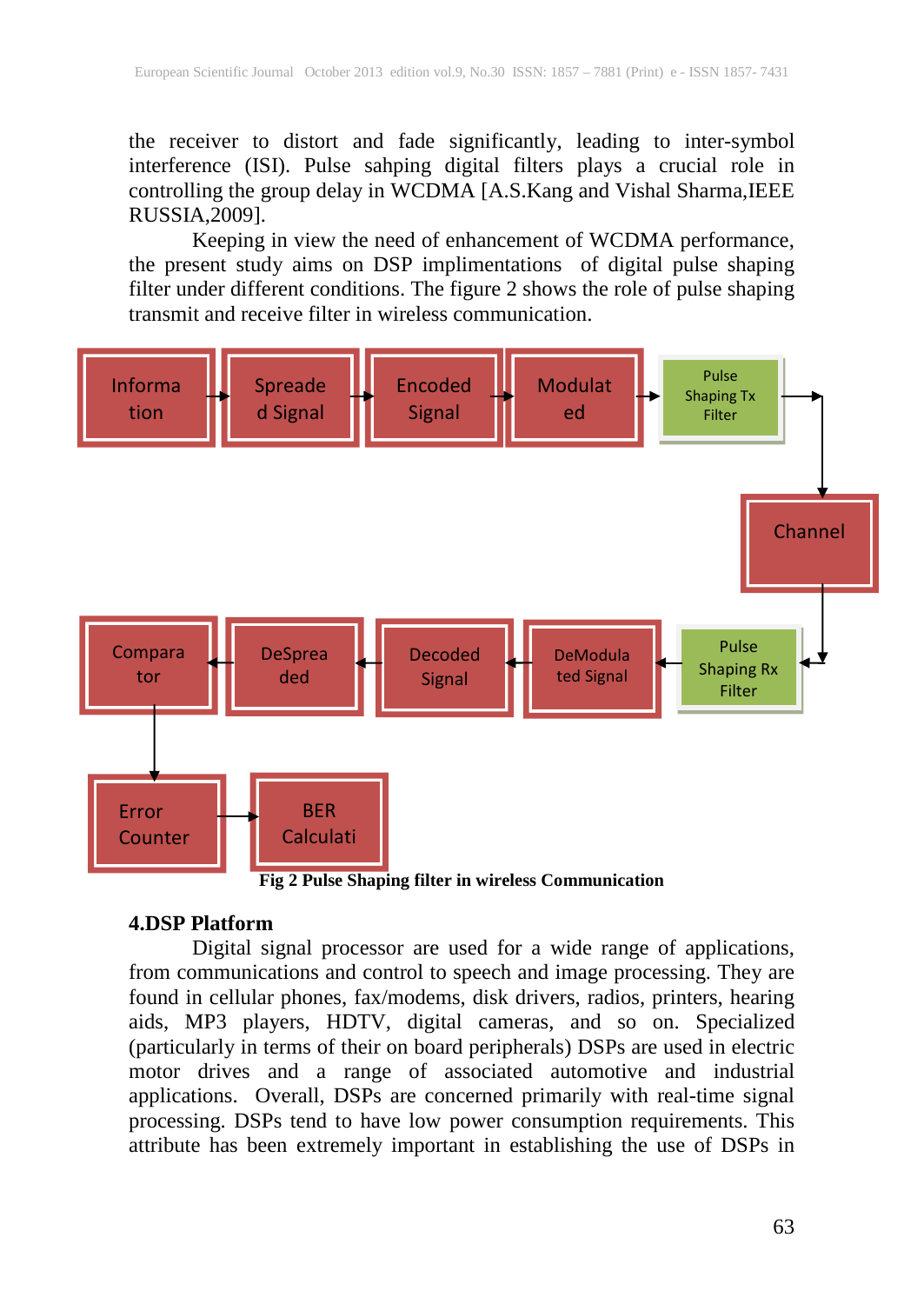cellular handsets [A.S.Kang and Vishal Sharma,2008] The Texas instrument TMS320C6713 is a digital signal processing starter kit and is a low cost development platform for real –time digital signal processing applications. It comprises a small circuit board containing a TMS 320C6713 floating –point digital signal processor and a TLV320AIC23 analog interface circuit (codec) and connects to a host PC via a USB port. PC software in the form of code composer studio(CCS) is provided in order to enable software written in C or assembly language to be compiled or assembled, linked and downloaded to run on the DSK.

### **5. DSK Support Tool**

The figure 3 shows the signal processing configuration using C6713DSK.The following tools are used to the study on the performance analysis the parameters under investigation [A.S.Kang and Vishal Sharma,2008]



**Figure 3 Signal processing configuration using C6713 DSK**

1.A Texas instrument DSP starter kit (DSK). The DSK package includes:

> a) Code composer studio (CCS), which provides the necessary software support tools. CCS provides an integrated development environment (IDE), bringing together the C compiler, assembler, linker, debugger, and so on.

> b) A circuit board (the TMS320C6713 DSk is shown in figure.) containing a digital signal processor and a 16 bit stereo codec for analog signal input and output.

> c) A universal synchronous bus(USB) cable that connects the DSk board to a PC.

d) A +5 V universal power supply for the DSk board.

- 1. A PC. The DSk board connects to USB port of the PC through the USb cable included with the DSk package.
- 2. An oscilloscope, spectrum analyzer. Signal generator, headphones, microphone, and speakers.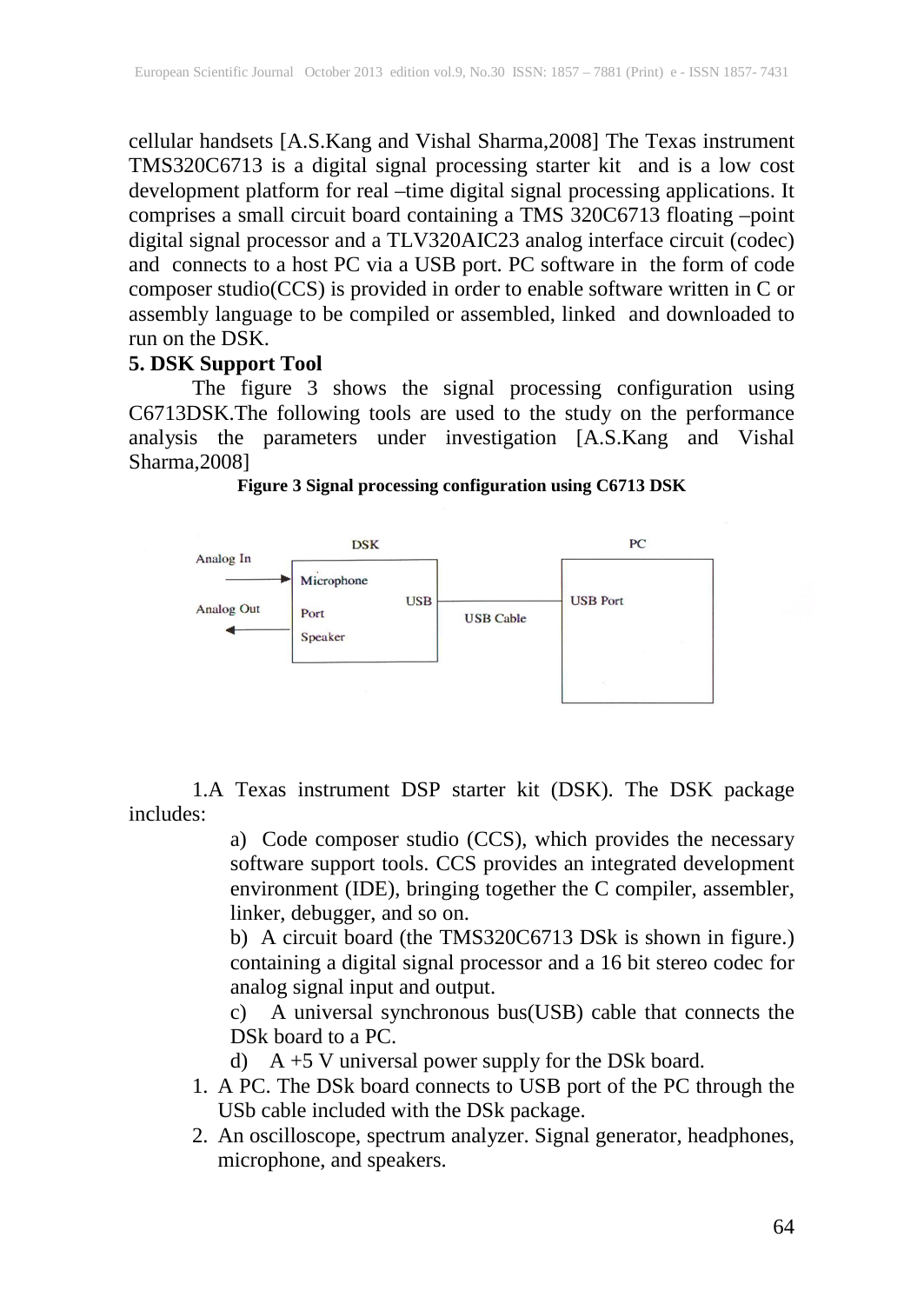TMS 320C6713 is based on very long instruction word(VLIW) architecture which is very well suited for numerically intensive algorithms.The figure 4 shows the TMS320C6713-based DSK board: (a) board and (b) block diagram.



**Figure 4.The TMS320C6713-based DSK board: (a) board and (b) block diagram.**

## **6. Code Composer Studio (CCS)**

Code composer studio (CCS) provides an integrated development environment (IDE) for real time digital signal processing applications based on the c programming. It incorporates a C compiler, an assembler, and a linker. It has graphical capabilities and supports real-time debugging.The C compiler compiles a C source program with extension .c to produce an assembly source file with extension .asm. The assembler assembles an .asm source file to produce a machine language object file with extension .obj. the linker combines object files and object libraries as input to produce an executable file with extension .out. This executable file represents a linked common object file format (COFF), popular in unix –based systems and adopted by several makers of digital signal processors. This executable file can be loaded and run directly on the digital signal processor. A Code composer studio (CCS) project comprises all of the files (or links to all of the files) required in order to generate an executable file [A.S Kang and Vishal Sharma,2008]

### **7. Results**

Square Root Raised Cosine filter has been analysed for WCDMA at 5Mhz.The effect of variation of roll off factor, group delay and interpolation factor have been studied.[A.S.Kang and Vishal Sharma, Institution of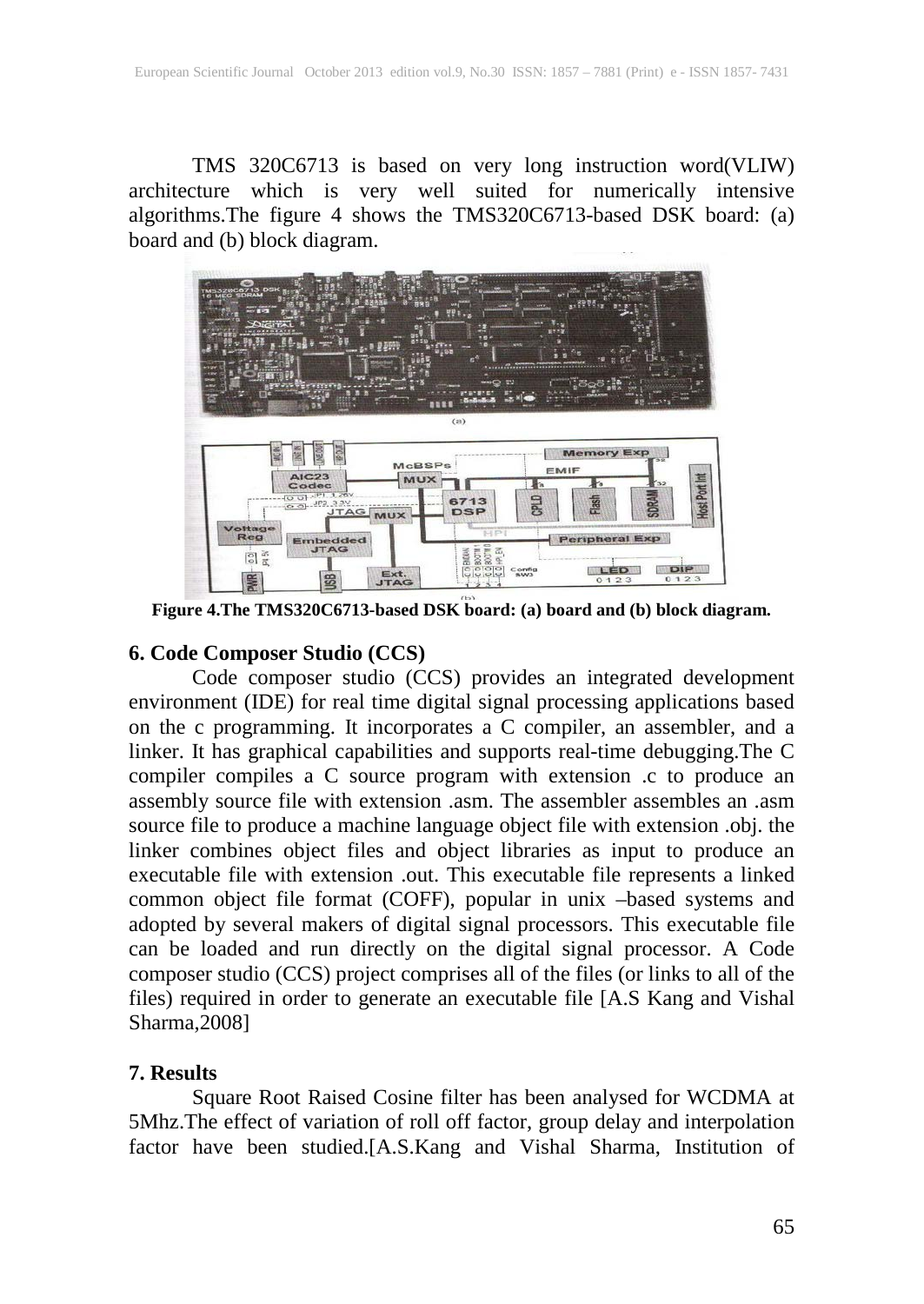Engineers,2008] The simulation model has been built for square root raised cosine filter in which the information is of 64 kbps data rate for WCDMA at 5 MHz with different values of group delay. The value of group delay D=6 is found to be optimum for better performance of pulse shaping filter in terms of bit error rate for WCDMA based wireless communication system[A S Kang and Vishal Sharma, IJOAT USA,2010].

Real-time analysis can be performed using CCS's real-time data exchange (RTDX) facility. This allows for data exchange between the host PC and the target DSK as well as analysis in real-time without halting the target. The figure 5 and 6 show the graphical display of code composer studio. The time response and FFT magnitude and phase response of pulse shaping filter.



**Figure 6 The FFT magnitude and phase response of pulse shaping filter**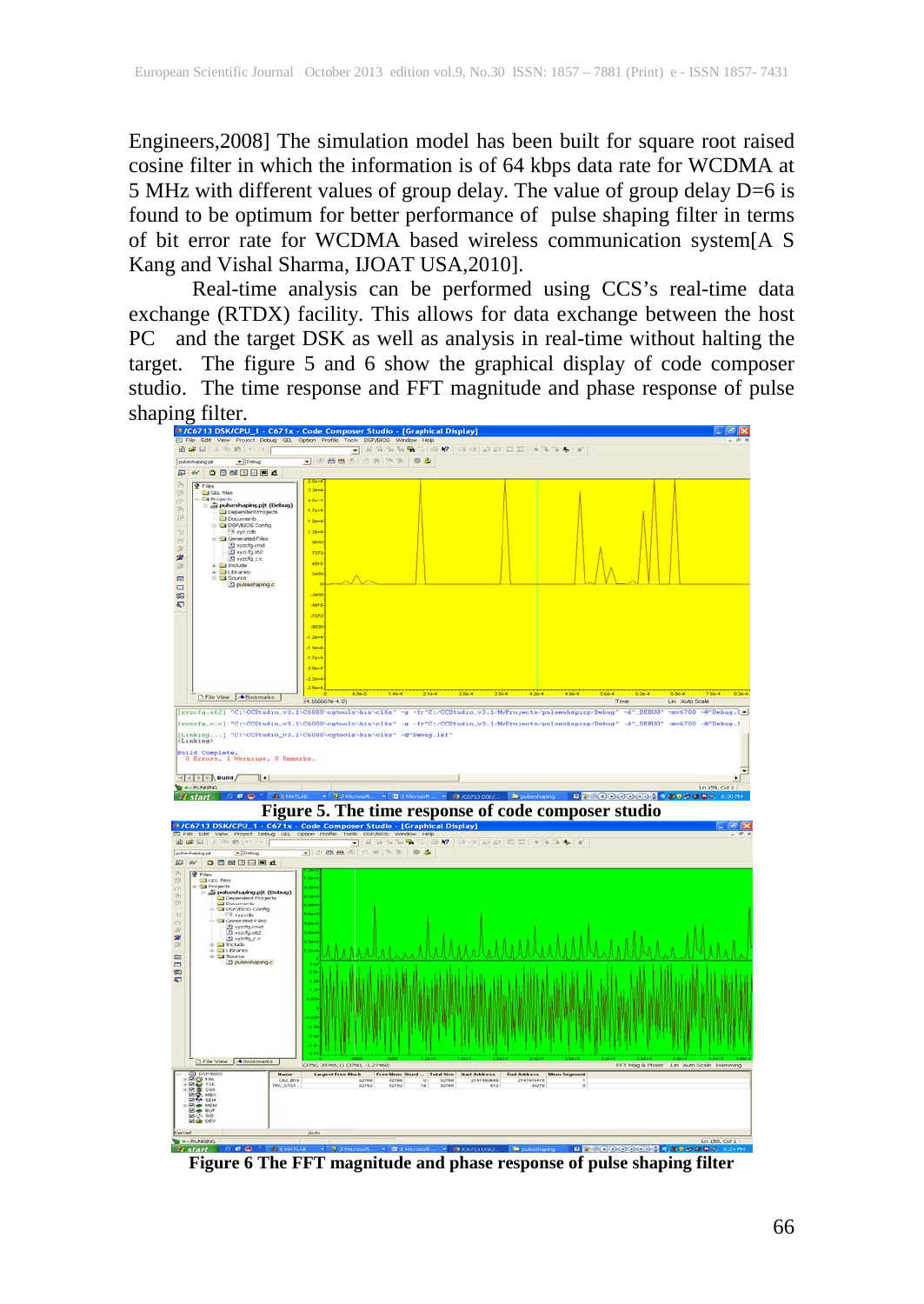The Figure 7 shows the FFT magnitude and Phase with 16 bit signed integer with Hamming window at 96000 Hz sample rate with Group Delay (d)=20, Interpolation factor (m)=2, Roll Off factor (alpha)=.22 , filter length  $= 81.$ 



**Figure 7** TMS320C6713 DSK KIT RESULTS FOR FFT magnitude and Phase with 16 bit signed integer with Hamming window at 96000 Hz sample rate with Group Delay d=20, Interpolation factor m=2, Roll Off factor alpha=.22, Filter length 81

## **8.Conclusion:**

The application of signal processing techniques to wireless communications is an emerging area that has recently achieved dramatic improvement in results and holds the potential for even greater results in the future as an increasing number of researchers from the signal processing and communication areas participate in this expanding field. Due to intensive use of FIR filters in video and communication systems, high performance in speed, area and power consumption is demanded. W-CDMA can support mobile/portable voice, images, data, and video communications at up to 2 Mbps (local area access) or 384 Kbps (wide area access). The input signals are digitized and transmitted in coded, spread-spectrum mode over a broad range of frequencies. A 5 MHz-wide carrier is used, compared with 200 kHz-wide carrier for narrowband CDMA. The group delay plays a crucial role in pulse shaping digital finite impulse response filter [A.S.Kang and Vishal Sharma,IJACSA USA,2011]. The value of group delay should be minimum for efficient performance of digital pulse shaping filter. The implementation of pulse shaping filter using Digital Signal Processing Kit has also been attempted using Code Composer Studio [White Paper,National Instruments,2013].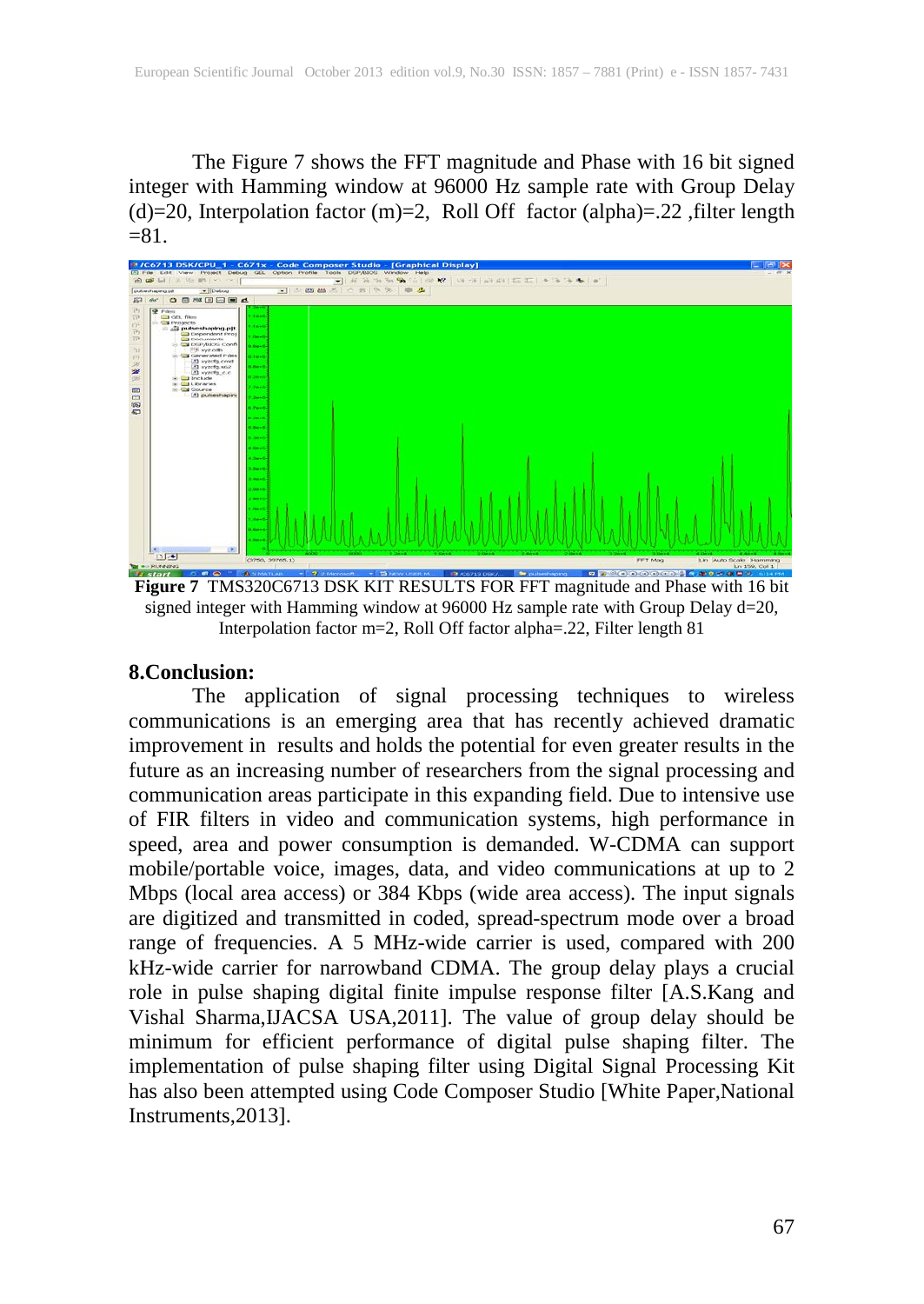## **References:**

H. Holma and A. Toskala, "WCDMA for UMTS," John Wiley & Sons. Ltd 2002.

SMG2 Wideband DS-CDMA concept group (Alpha), "Wideband Direct-Sequence CDMA (WCDMA)," Evaluation document (2.0). ETSI, 1997.

Tero Ojanpera and Ramjee Prasad, "WCDMA: Towards IP Mobility and Mobile Internet," Artech House, 2001.

ETSI UMTS 21.01, "Requirements for the UMTS Terrestrial Radio Access System," (UTRA), 1997. www.3GPP.org

Richard C. Kirby, "IMT-2000-3<sup>rd</sup> Generation International Mobile Telecommunication: Background and Expectations," Electronics and Energetics FACTA Universitatis, Vol. 12, No.2, 1999, pp. 33-43

Tero Ojanpera and Ramjee Prasad,"Wideband CDMA for Third Generation Mobile Communications," Artech House, Boston, London, 1998.

Keiji TachiKawa, "W-CDMA Mobile Communication Systems", Wiley Publications,pp26-28,2002.

H. Holma and A. Toskala, "WCDMA for UMTS," John Wiley & Sons. Ltd (2002).

SMG2 Wideband DS-CDMA concept group (Alpha), "Wideband Direct-Sequence CDMA (WCDMA)," Evaluation document(2.0)ETSI(1997).

Rulph Chassaing and Donald Reay,"Digital Signal Processing" Second Edition,John Wiley & Sons USA,pp1-6(2000)Antonio Assalini, Andrea M.Tonello,"Improved Nyquist Pulses",IEEE Communication letters, vol 8 No 2, pp no 87-89, Feb2004.

A S Kang, Er Vishal Sharma "Digital Processing and analysis of pulse shaping Filter for wireless Communication", presented at 2<sup>nd</sup> National Conference (Co –Sponsered by IEEE, Chandigarh Sub Section) On Wireless and Optical Communication WOC-2008 at PEC Chandigarh, pp110-113, 18- 19 Dec, 2008.

A S Kang, Er Vishal Sharma "Pulse Shaping Filters in Wireless Communication-A Critical Review", Proceedings of National conference on optical and wireless communication(NCOW-2008, Co-Sponsered by Institution of Engineers(IE), India),DAVIET, Jalandhar (Punjab) ,pp 291- 297, November 27-28, 2008.

A S Kang, Vishal Sharma "Spectral analysis of filters in cellular wireless communication systems", International Conference on Systemics, Cybernetics, Informatics, ICSCI-2009, Hyderabad, pp-48-55, January7-10, 2009.

AS Kang, Vishal Sharma IEEE -0196,"Study of Spectral Analysis of Filters in Cellular Communication Systems" by A S Kang, Vishal Sharma in IEEE International advance Computing Conference (IACC09) held at Thapar University, Patiala, (presented),pp 1934-1938, 6-7March 2009.